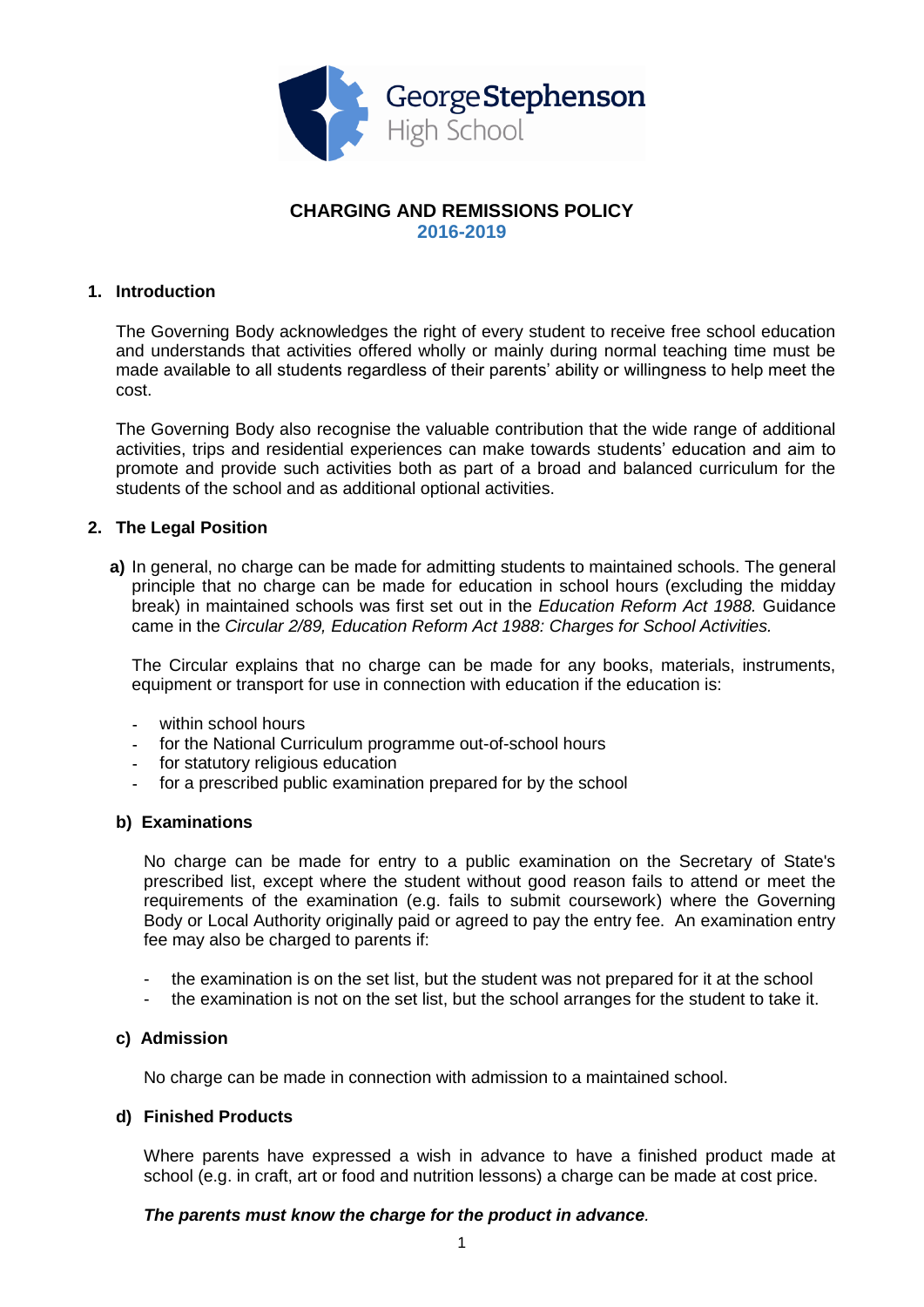# **e) Board and Lodging**

A charge can be made for board and lodging on residential educational visits/activities, but parents who qualify for prescribed benefits and allowances are entitled to a remission of the charges.

Guidance on how to check the eligibility (for remission of charges) of children whose families receive tax credits can be accessed via the Department for Education website at [www.education.gov.uk.](http://www.education.gov.uk/)

## **f) Transport**

Transport to and from home to any activity not provided by, but permitted by, the school, can be charged for (the main example is work experience).

It is not possible to levy a compulsory charge for transport or admission costs for visits to museums, university etc., during school hours.

## **g) Voluntary Contributions**

Parents may volunteer to pay for any educational activity. The school may request voluntary contributions for any visits/activities both inside and outside school time. However, NO student may be excluded from the activity for not having paid the contribution. The Headteacher and Governing Body may ask parents for a voluntary contribution towards the cost of:

- any activity which takes place during school hours
- school equipment
- school funds generally

Where there are not enough voluntary contributions to make the activity possible, and there is no way to make up the shortfall, then regretfully the activity will be cancelled.

## **h) Permitted Charges**

The following are permitted charges:

- charges for board and lodging on trips
- costs of lost and destroyed school property and breakages
- any costs associated with individual or group tuition in the playing of musical instruments or singing, whether in or out of school hours, (unless it is provided as part of a syllabus for a prescribed public examination or is required by the National Curriculum)
- the cost of optional extras provided outside school hours (or mainly outside school hours), but the charge must not exceed the cost of the provision, and parents must agree to their child receiving the optional extra
- the cost of entering a student for a public examination not prescribed in regulations, and the cost for preparing the student for such an examination out of school hours
- re-sits of prescribed public examinations where no further preparation has been provided by the school

In all cases where a permitted charge is likely to be made the parents must be told the amount in advance.

## **i) Activities partly during school hours**

In order to determine whether an activity that is undertaken partly during school hours and partly out of school hours the 50% rule is applied: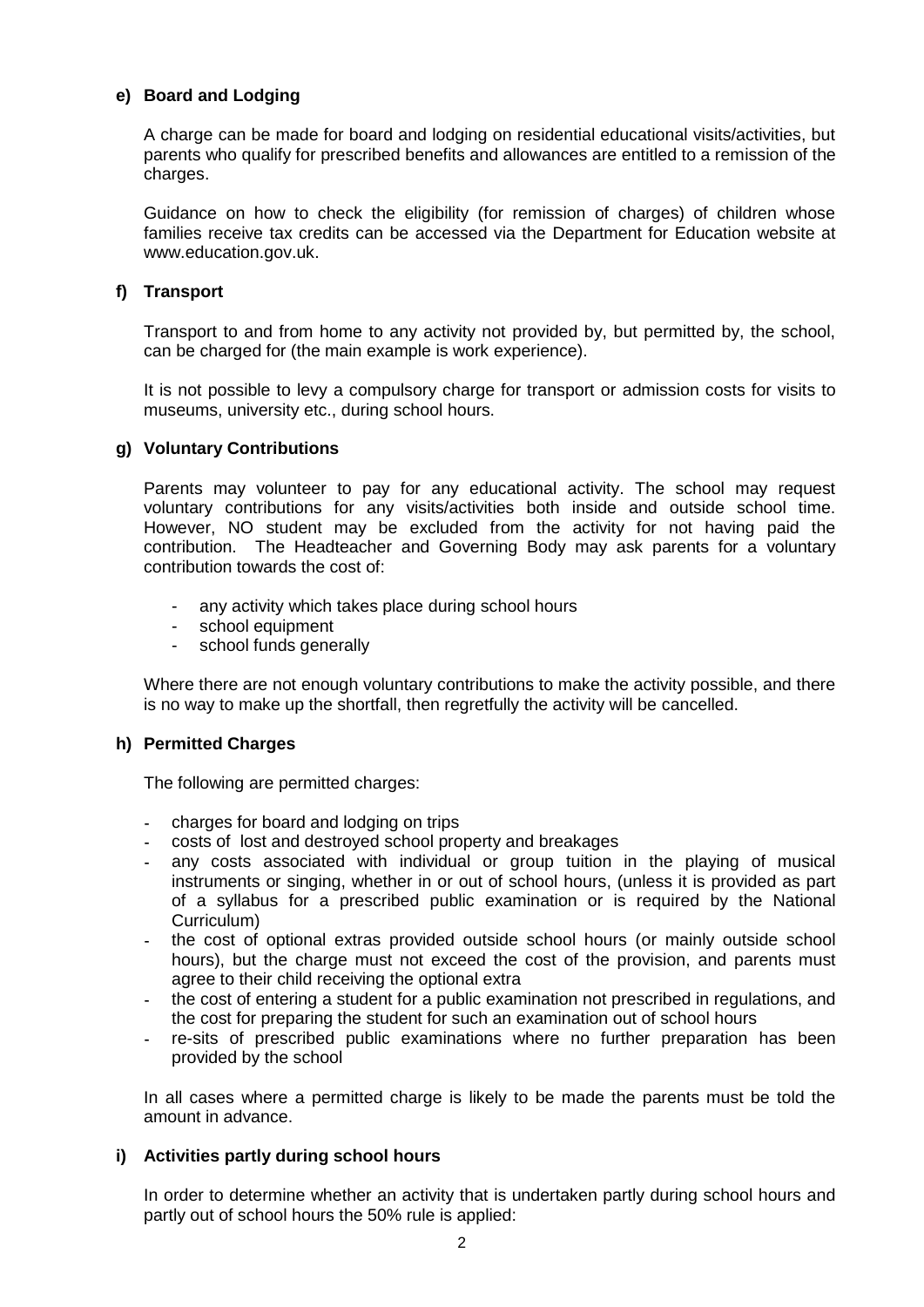- **Non-Residential Activities**: if 50% or more is spent on an activity in school time (including travelling time, but excluding midday breaks) the whole activity is deemed to be inside school time, and cannot be charged for
- **Residential Activities**: the number of half-days is counted (a half-day being any 12 hour period ending noon or midnight). If the number of days and half-days spent on the activity is greater than the number of school sessions (morning and afternoon sessions) that a student would spend on a normal school day, the activity is deemed to take place outside school hours, and vice-versa. Travelling time is included in the time spent on the activity. When a departure or return time splits a half-day then all the half-day counts if more than 50% of the half-day is used for the activity.

## **3. School Policy**

The law allows Governing Bodies to charge only for the defined activities if they have first made a policy on charging and remissions.

## **4. Third Parties**

The school is permitted to charge for the provision of educational services by a third party, but must ensure that the monies are paid directly to the third party organisation.

## **5. The Governors Charging Policy**

The Governing Body therefore reserves the right to make a charge in the following circumstances for activities organised by the school**:**

#### **a) Practical subjects**

Where parents have indicated in writing that they wish to own a finished product, a charge will be made. The charge shall not exceed the cost of the materials used by the student.

#### **b) Residential Trips**

The board and lodging element of approved residential activities deemed to take place in school hours. The cost will not exceed the actual cost of the provision and prior written confirmation from the parent is required that he/she is willing to pay the charge.

#### **c) Activities outside School Hours**

The full cost to each student of all approved activities deemed to be optional extras taking place outside school hours and therefore not part of the National Curriculum.

#### **d) Books, Instruments or Other Equipment**

The Governing Body may set a charge for materials used in school where a parent indicates in advance that they wish to own the item. Any charge will not exceed the cost of the item.

The school may claim for the replacement of any item belonging to the school which is lost or damaged by the student.

#### **f) Damage to Property**

The Governing Body reserves the right to ask parents of students who willfully cause damage to school property to contribute to the cost of repairs or for replacement of defaced, damaged or lost property.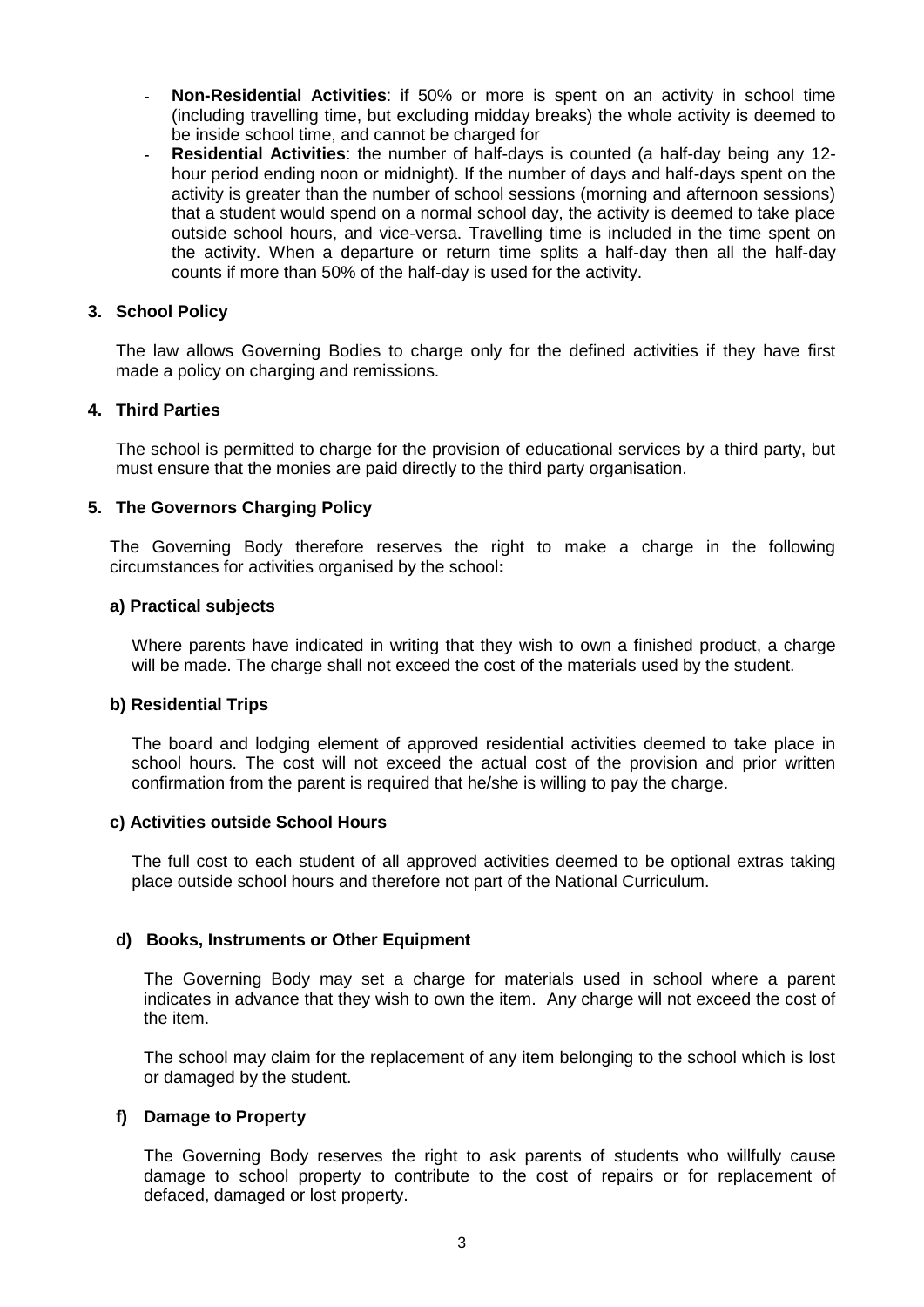## **g) Examinations**

# **Extra Examination Entries and Results without Tuition**

Where the Governing Body agrees to enter a pupil for a prescribed public examination for which he or she has not been prepared by the school, the cost of the entry for the examination will be passed on to the parents. Where further preparation is provided to a student to re-sit an examination, no charge will be made.

## **Wasted Examination Entries**

Charges will be made to parents except in the case of certificated illness or at the Headteacher's discretion in substantiated exceptional circumstances.

## **7. Voluntary Contributions**

The Governing Body reserves the right to ask parents for a voluntary contribution towards the cost of:

- any activity which takes place during school hours
- school equipment
- school funds generally

Parents may be advised that the continuance of an activity may depend upon voluntary contributions but once it has been decided to run such an activity, no qualifying child will be excluded on the grounds of voluntary contributions.

## **8. Private Use of Facilities**

Private use of the telephone and photocopying facilities by students are not permitted. In the rare case that a private telephone call is made it is deemed to be an emergency and no charge is made.

# **9. Remissions**

Parents of students who are in receipt of the following support payments will, in addition to having free school meals entitlement, also be entitled to the remission of charges:

- Income Support
- Income-based Jobseeker's Allowance
- Support under part V1 of the Immigration and Asylum Act 1999
- Child Tax Credit provided the parent does not also receive Working Tax Credit and their annual income does not exceed £16,190 (2016 threshold as assessed by the Inland Revenue)
- Guaranteed State Pension Credit

When arranging a chargeable activity such parents will be invited in confidence for the remission of charges in full or in part.

The Headteacher in consultation with the Chair of Governors will make authorisation for such remission.

#### **10. Equal Opportunities**

The Headteacher will ensure that the school's equal opportunities policies are observed in implementing the policy.